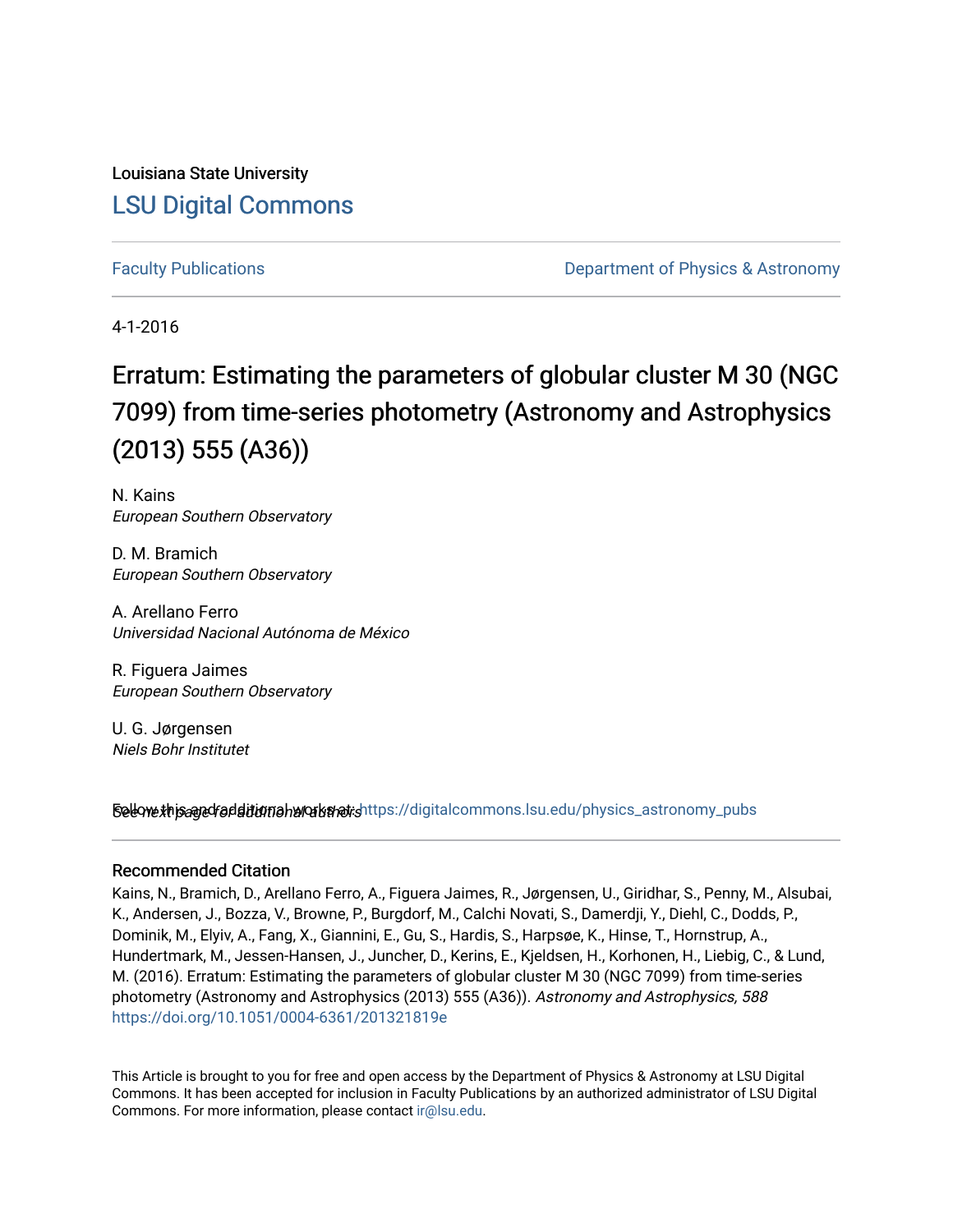#### Authors

N. Kains, D. M. Bramich, A. Arellano Ferro, R. Figuera Jaimes, U. G. Jørgensen, S. Giridhar, M. T. Penny, K. A. Alsubai, J. M. Andersen, V. Bozza, P. Browne, M. Burgdorf, S. Calchi Novati, Y. Damerdji, C. Diehl, P. Dodds, M. Dominik, A. Elyiv, X. S. Fang, E. Giannini, S. H. Gu, S. Hardis, K. Harpsøe, T. C. Hinse, A. Hornstrup, M. Hundertmark, J. Jessen-Hansen, D. Juncher, E. Kerins, H. Kjeldsen, H. Korhonen, C. Liebig, and M. N. Lund